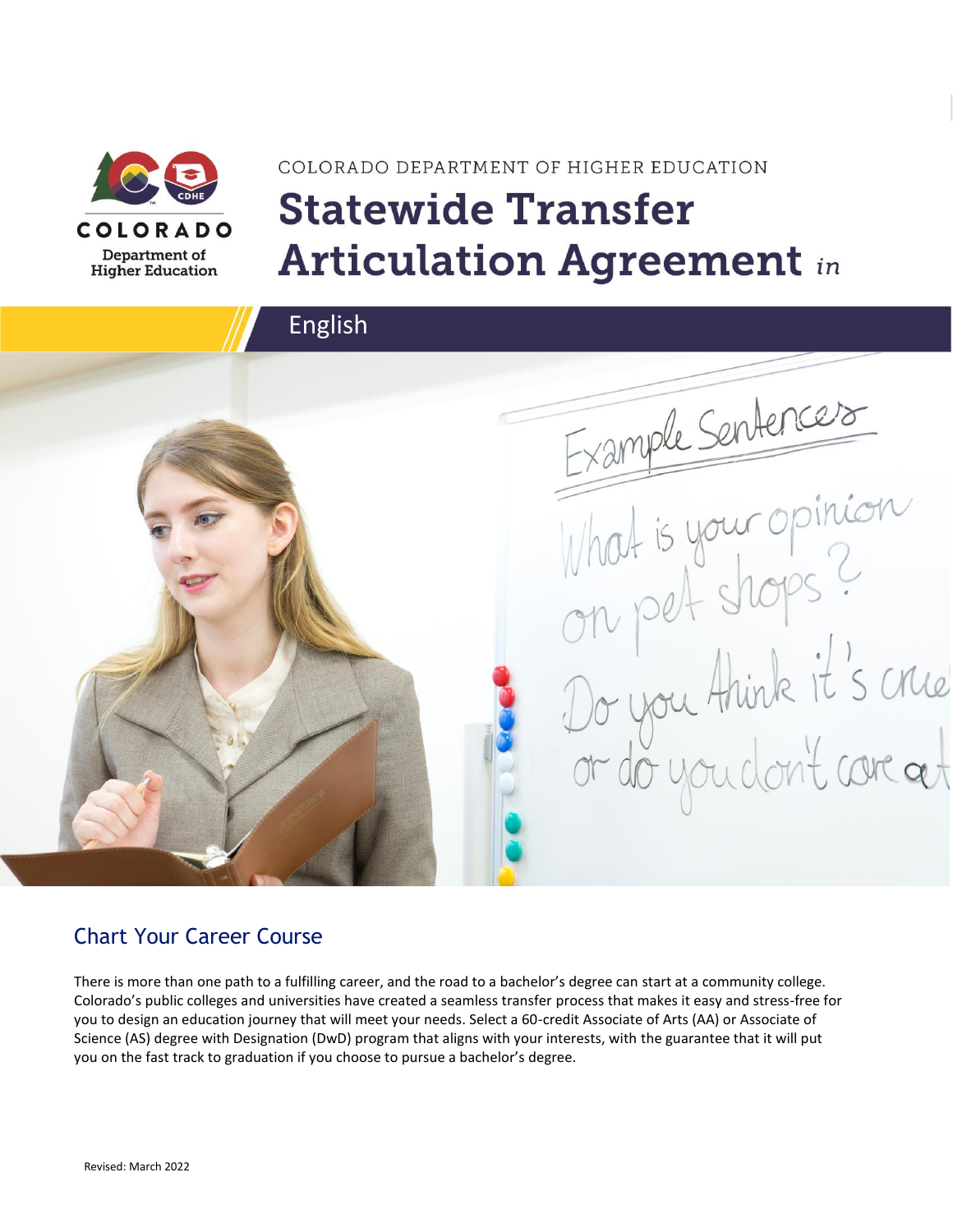# Introduction

The written word has the power to inform and inspire. An English program will help you develop your talents and learn to write with clarity and purpose. You will gain thorough knowledge of classic and contemporary literature and explore a variety of writing styles, including creative, persuasive, and informational writing. An English degree is highly transferable to a multitude of fields, including business, law, and education.

An associate program in English could lead to a career as a high school teacher, copywriter, book editor, publisher, or librarian. This degree is transferable to universities offering a bachelor's degree in English.

The first year of an English program will include math and English courses to meet general education requirements. The completion of introductory math and English courses in your first year is proven to greatly increase the likelihood of cross the graduation stage, boosting your momentum along the academic pathway you select. Other general education courses on your pathway will cover topics in Arts and Humanities, History, Social and Behavioral Sciences, and Natural Physical Sciences.

Program-specific courses may begin as soon as your first semester. These courses will become more advanced as you move along your degree pathway. Through this sequence of courses, your knowledge of literary genres and writing techniques will grow and deepen. Coursework may include English Composition and Organization Communication. After completing a 60-credit associate degree, your degree pathway can continue with guaranteed transfer to a college that offers bachelor's degrees.

#### **Degree Pathway Knowledge & Skills**

- Written and oral communication
- Reading comprehension
- Analytical skills
- Vocabulary and grammatical skills
- Critical thinking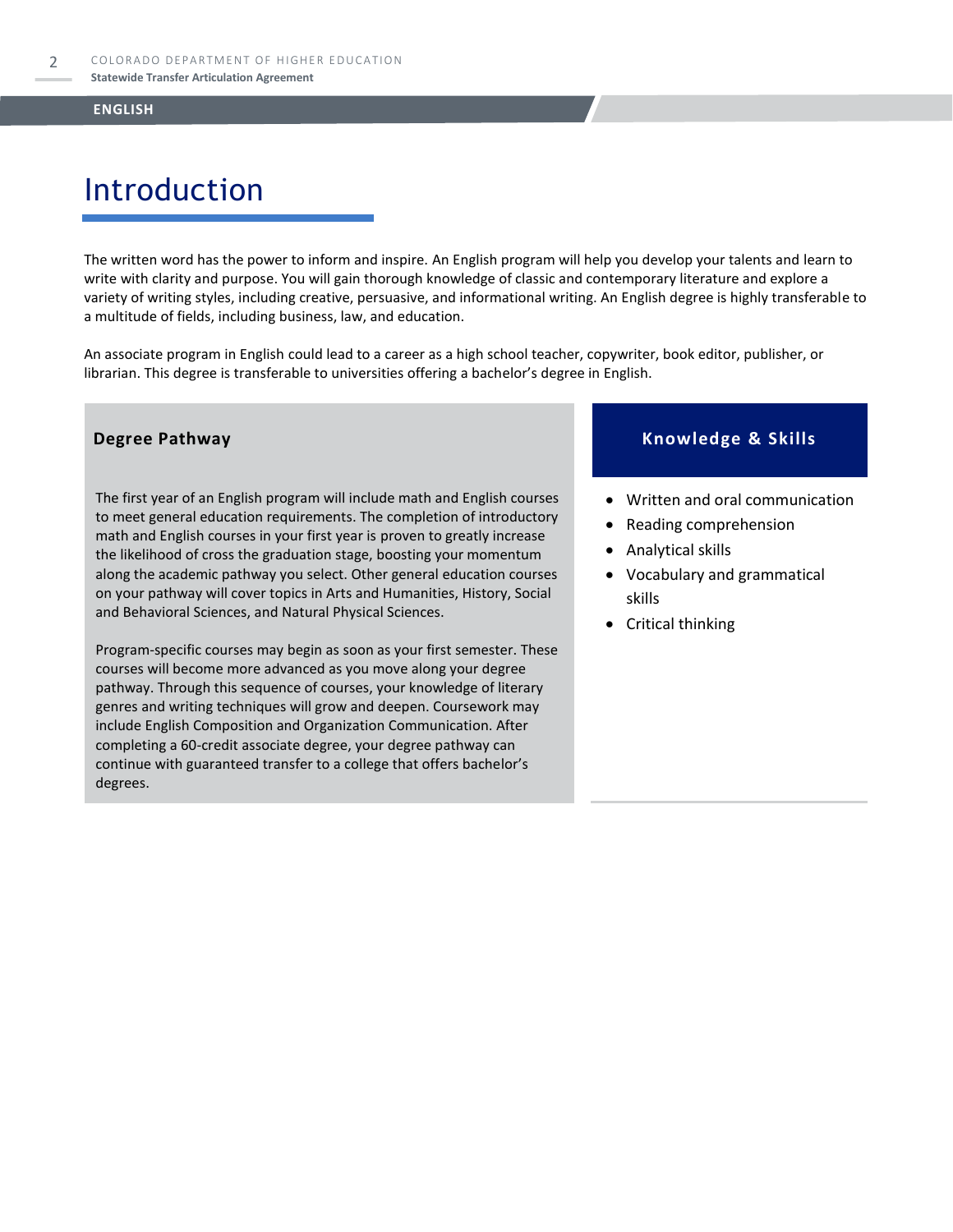## Participating Institutions

### **Earn an Associate Degree with Designation (DwD)**

*From one of these Colorado public community/junior colleges*

**Aims Community College** [A.A. English] **Arapahoe Community College** [A.A. English] **Colorado Northwestern Community College** [A.A. English] **Community College of Aurora** [A.A. English] **Community College of Denver** [A.A. English] **Front Range Community College** [A.A. English]

**Morgan Community College** [A.A. English] **Northeastern Junior College** [A.A. English] **Otero College** [A.A. English] **Pikes Peak Community College** [A.A. English] **Pueblo Community College** [A.A. English] **Red Rocks Community College** [A.A. English] **Trinidad State College** [A.A. English]

#### **Earn a Bachelor's Degree**

*From one of these Colorado public four-year institutions*

**Adams State University**  [B.A. English; Liberal Arts emphasis]

**Colorado Mesa University**  [B.A. English; Literature concentration]

**Colorado State University-Ft Collins**  [B.A. English]

**Colorado State University-Pueblo**  [B.A. English]

**Fort Lewis College**  [B.A. English; General option] **Metropolitan State University of Denver**  [B.A. English]

**University of Colorado Boulder**  [B.A. English]

**University of Colorado Colorado Springs** [B.A. English]

**University of Colorado Denver** [B.A. English; Literature emphasis]

**University of Northern Colorado** [B.A. English; Liberal Arts emphasis]

**Western Colorado University** [B.A. English]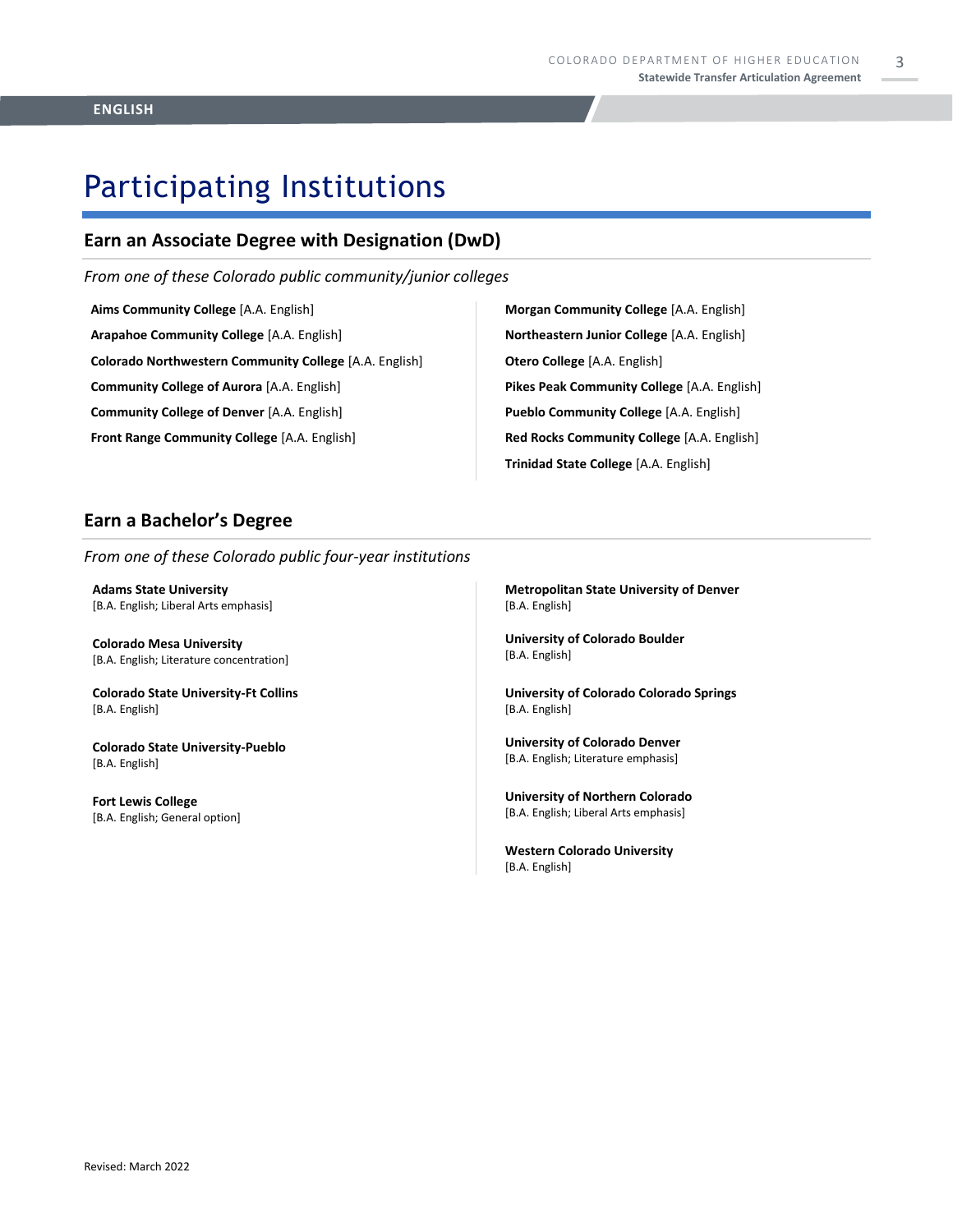# Prescribed Curriculum

### ENGLISH

| Required Courses that Fulfill General Education Requirements<br><b>34 CREDIT HOURS</b> |                               |                                                                                                  |                                                                                                                                                                              |  |
|----------------------------------------------------------------------------------------|-------------------------------|--------------------------------------------------------------------------------------------------|------------------------------------------------------------------------------------------------------------------------------------------------------------------------------|--|
|                                                                                        | <b>Credit</b><br><b>Hours</b> | <b>Community College</b><br>Course No.                                                           | <b>Course Title or Category</b>                                                                                                                                              |  |
| (Written)<br><b>Communication</b>                                                      | 6                             | ENG 121/1021 and<br>ENG 122/1022<br><b>OR</b><br>ENG 122/1022 and a<br>GT Pathways CO3<br>course | English Composition I (GT-CO1) and English Composition II (GT-<br>CO <sub>2</sub><br><b>OR</b><br>English Composition II (GT-CO2) and a GT Pathways CO3 course<br>$(GT-CO3)$ |  |
| <b>Mathematics</b>                                                                     | 3                             |                                                                                                  | One GT Pathways course (GT-MA1), prefer MAT 120/1240:<br><b>Mathematics for Liberal Arts</b>                                                                                 |  |
| <b>Arts &amp; Humanities</b>                                                           | 9                             |                                                                                                  | Three GT Pathways Arts & Humanities courses (GT-AH1, GT- AH2,<br>GT-AH3, GT-AH4). Literature (LIT) courses will NOT be accepted to<br>fulfill this requirement               |  |
| <b>History</b>                                                                         | 3                             |                                                                                                  | One GT Pathways History course (GT-HI1)                                                                                                                                      |  |
| Social &<br><b>Behavioral Sciences</b>                                                 | 6                             |                                                                                                  | Two GT Pathways Social & Behavioral Sciences courses (GT-SS1,<br>GT-SS2, GT-SS3)                                                                                             |  |
| Natural &<br><b>Physical Sciences</b>                                                  | 7                             |                                                                                                  | Two GT Pathways Natural & Physical Science course, one must be<br>with a laboratory (GT-SC1)                                                                                 |  |

| <b>Additional Required Courses</b>                 |                               |                 | <b>18 CREDIT HOURS</b>                                            |  |
|----------------------------------------------------|-------------------------------|-----------------|-------------------------------------------------------------------|--|
|                                                    | <b>Credit</b><br><b>Hours</b> | Course No.      | <b>Course Title</b>                                               |  |
|                                                    |                               | COM 115/1150 OR | Public Speaking OR                                                |  |
|                                                    | 3                             | COM 125/1250 OR | Interpersonal Communication (GT-SS3) OR                           |  |
|                                                    |                               | COM 225/2250    | Organizational Communication                                      |  |
|                                                    |                               |                 | Five GT Pathways Arts & Humanities Literature (LIT) courses       |  |
|                                                    |                               |                 | within the GT-AH2 category. At least four of the five LIT courses |  |
|                                                    | 15                            |                 | must be at the 2000-level. Please consult with your receiving     |  |
|                                                    |                               |                 | institution regarding best choices for literature courses.        |  |
| Electives (ENG 221/2021 Creative Writing I (GT-AH1 |                               |                 |                                                                   |  |

**RECONSTRUMENT CONTROLLER CONTROLLER CONTROLLER CONTROLLER CONTROLLER CONTROLLER CONTROLLER CONTROLLER CONTROLLER**<br> **8** CREDIT HOURS Total **60** CREDIT HOURS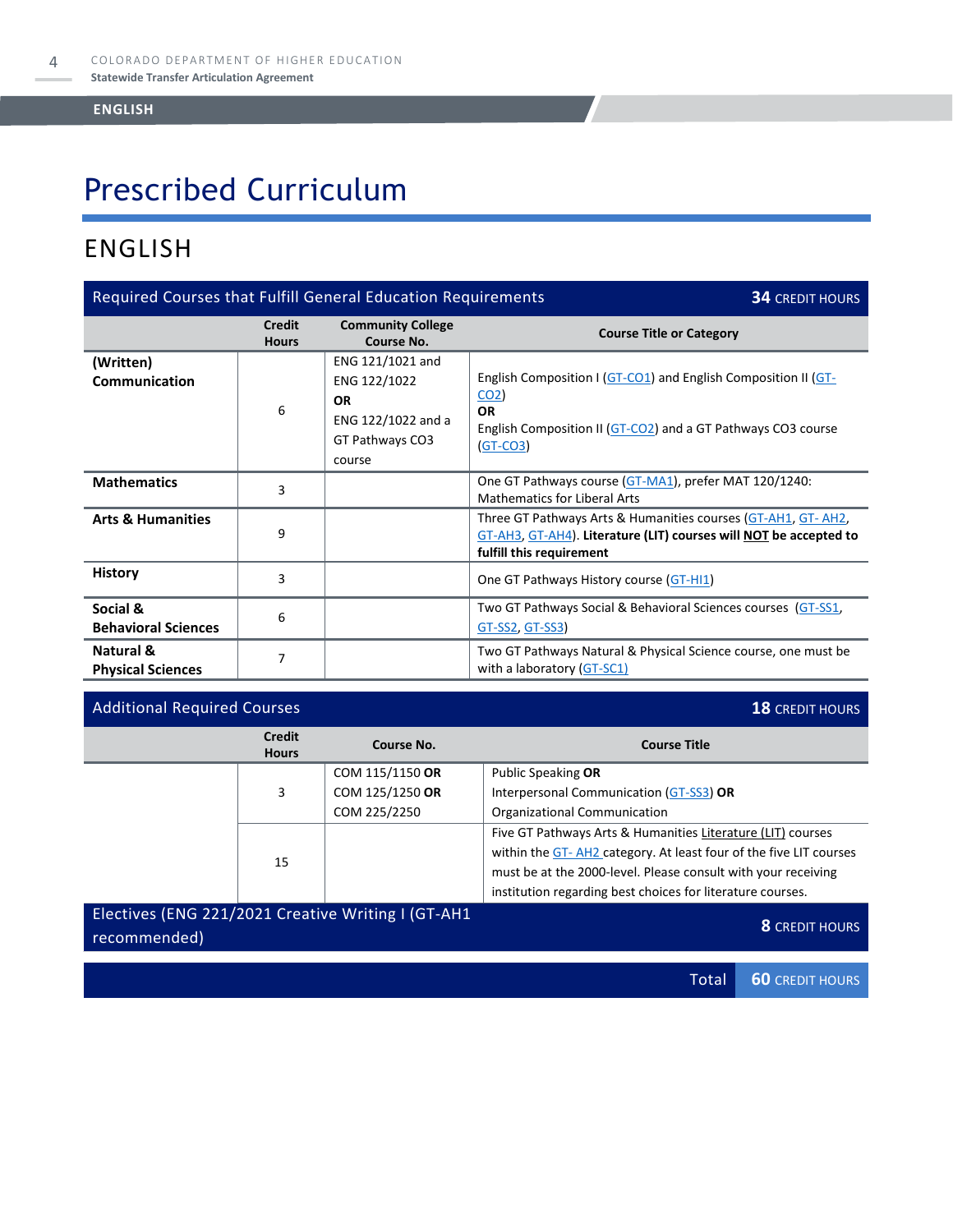# Course Planner

### ENGLISH DEGREE PLAN

#### STUDENT NAME

| Institution:                   |                   |                     |                     |                  |  |
|--------------------------------|-------------------|---------------------|---------------------|------------------|--|
| Semester                       | <b>Course No.</b> | <b>Course Title</b> | <b>Credit Hours</b> | <b>Completed</b> |  |
|                                |                   |                     |                     |                  |  |
|                                |                   |                     |                     |                  |  |
|                                |                   |                     |                     |                  |  |
|                                |                   |                     |                     |                  |  |
|                                |                   |                     |                     |                  |  |
|                                |                   |                     |                     |                  |  |
| <b>Total Credits Completed</b> |                   |                     |                     |                  |  |

| Institution:                   |                   |                     |                     |                  |  |
|--------------------------------|-------------------|---------------------|---------------------|------------------|--|
| <b>Semester</b>                | <b>Course No.</b> | <b>Course Title</b> | <b>Credit Hours</b> | <b>Completed</b> |  |
|                                |                   |                     |                     |                  |  |
|                                |                   |                     |                     |                  |  |
|                                |                   |                     |                     |                  |  |
|                                |                   |                     |                     |                  |  |
|                                |                   |                     |                     |                  |  |
|                                |                   |                     |                     |                  |  |
| <b>Total Credits Completed</b> |                   |                     |                     |                  |  |

| Institution:                   |                   |                     |                     |                  |  |
|--------------------------------|-------------------|---------------------|---------------------|------------------|--|
| <b>Semester</b>                | <b>Course No.</b> | <b>Course Title</b> | <b>Credit Hours</b> | <b>Completed</b> |  |
|                                |                   |                     |                     |                  |  |
|                                |                   |                     |                     |                  |  |
|                                |                   |                     |                     |                  |  |
|                                |                   |                     |                     |                  |  |
|                                |                   |                     |                     |                  |  |
|                                |                   |                     |                     |                  |  |
| <b>Total Credits Completed</b> |                   |                     |                     |                  |  |

| Institution:                   |                   |                     |                     |                  |  |
|--------------------------------|-------------------|---------------------|---------------------|------------------|--|
| Semester                       | <b>Course No.</b> | <b>Course Title</b> | <b>Credit Hours</b> | <b>Completed</b> |  |
|                                |                   |                     |                     |                  |  |
|                                |                   |                     |                     |                  |  |
|                                |                   |                     |                     |                  |  |
|                                |                   |                     |                     |                  |  |
|                                |                   |                     |                     |                  |  |
|                                |                   |                     |                     |                  |  |
| <b>Total Credits Completed</b> |                   |                     |                     |                  |  |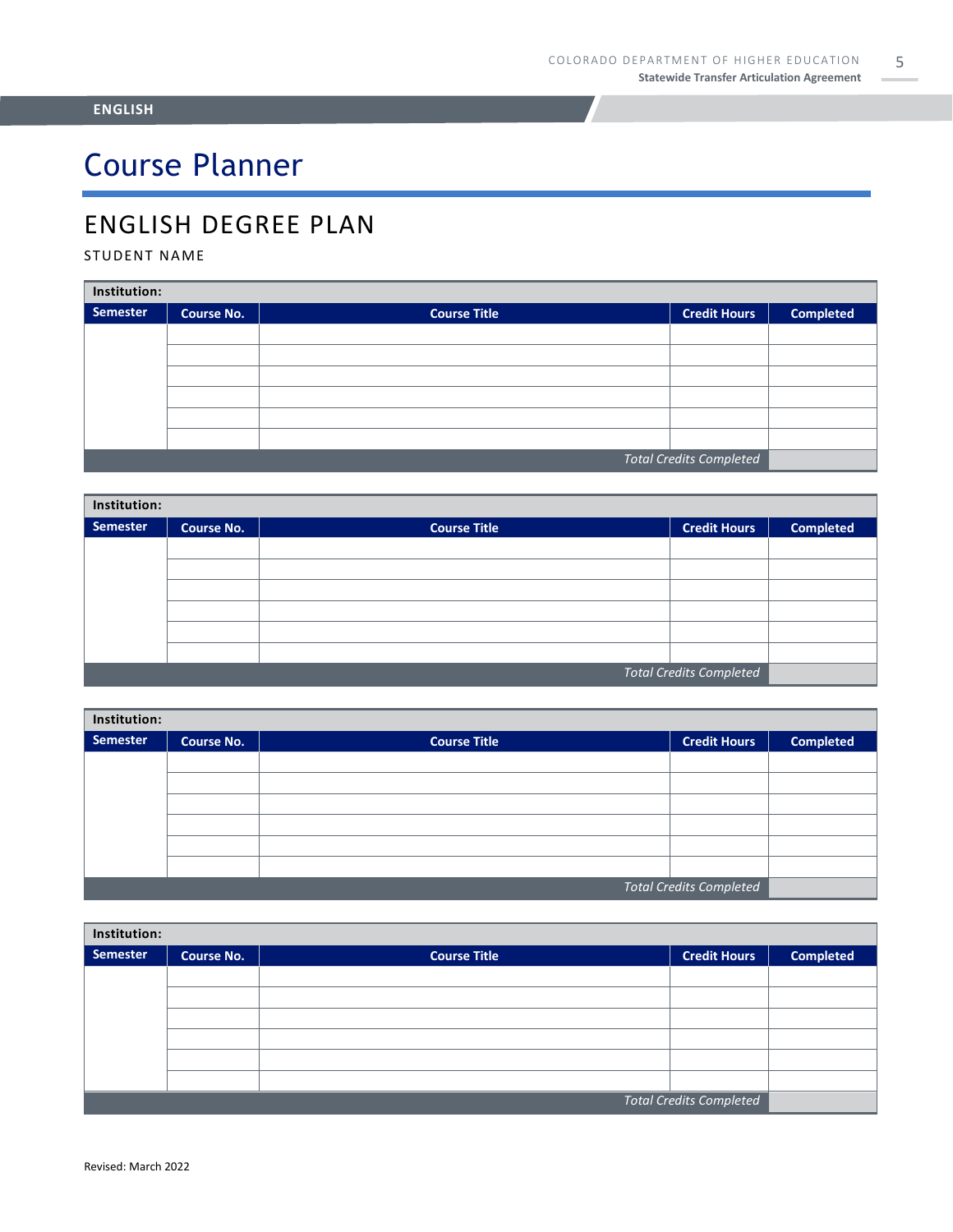# Contractual Language

#### **INTRODUCTION**

A statewide transfer articulation agreement identifies the community college courses students need to take in order to graduate from a community college with a 60-credit Associate of Arts (AA) or Associate of Science (AS) degree with designation (DwD). Students are responsible for informing the admissions counselor or transfer advisor at their receiving four-year institution that they are completing a DwD.

It is important for students to understand that completion of an AA or AS degree within two years requires them to complete an average of 15 credits per semester (or 30 credits per year). Also, research shows that students who take classes in their major area within their first 30 credit hours are more likely to persist and graduate.

The guarantees and limitations below describe the minimum requirements to which all participating institutions have agreed. Students who believe an institution is not meeting the guarantees described below can file a complaint with the [CDHE.](https://highered.colorado.gov/filing-student-complaint)

#### **GUARANTEES**

Students who complete a DwD pursuant to the prescribed curriculum in this statewide transfer articulation agreement **and** pass all 60 credits with a C- or higher **and** are admitted to the receiving institution's corresponding degree program (see cover page) are guaranteed the following:

- 1. Junior standing with no more than 60 remaining credits to meet the graduation requirements for the baccalaureate degree program covered by this articulation agreement.
- 2. Completion of the receiving institution's lower division general education requirements as defined by the GT Pathways curriculum.
- 3. The same graduation requirements as students who begin and complete this degree program at the four-year institution.
- 4. Admission to all Colorado public baccalaureate awarding institutions (*except* Colorado School of Mines) is guaranteed to applicants who have completed any AA or AS degree from a Colorado public two-year institution after high school graduation, provided certain requirements are met. To see these requirements, please refer to the Colorado Commission on Higher Education's Admissions [Standards Policy](https://highered.colorado.gov/sites/highered/files/2020-03/i-partf_0.pdf), section titled "Guaranteed Transfer Admissions" [here.](https://highered.colorado.gov/educators/policy-funding/cche-policies-procedures) Please note: Students transferring to a University of Colorado institution (Boulder, Colorado Springs, Denver) must satisfy the CU System's MAPS (Minimum Academic Preparation Standards) requirement.
- 5. Per the Commission's **[Prior Learning Assessment](https://highered.colorado.gov/sites/highered/files/2020-03/i-partx.pdf)** policy, section 2.07, and pursuant to Colorado Revised Statutes §23-1-108 (7)(b)(II)(A), "a state institution of higher education that admits as a junior a student who holds an associate of arts degree, associate of applied science degree, or associate of science degree that is the subject of a statewide degree transfer agreement shall not require the student to complete any additional courses to fulfill general education requirements", and that the receiving institution of higher education is responsible for the total cost of tuition "for any credit hours that exceed the total credit hours required for a native student or that extend the total time to receive the degree beyond that required for a native student".
- 6. The Commission's Prior Learning Assessment policy also states "every Colorado public institution of higher education shall accept in transfer from within the institution and from other state institutions of higher education prior learning assessment credit awarded for GT Pathways requirements" (section 3.01), and "Colorado public institutions of higher education shall not prohibit students from meeting general education/GT Pathways requirements with prior learning assessment credit" (section 3.02).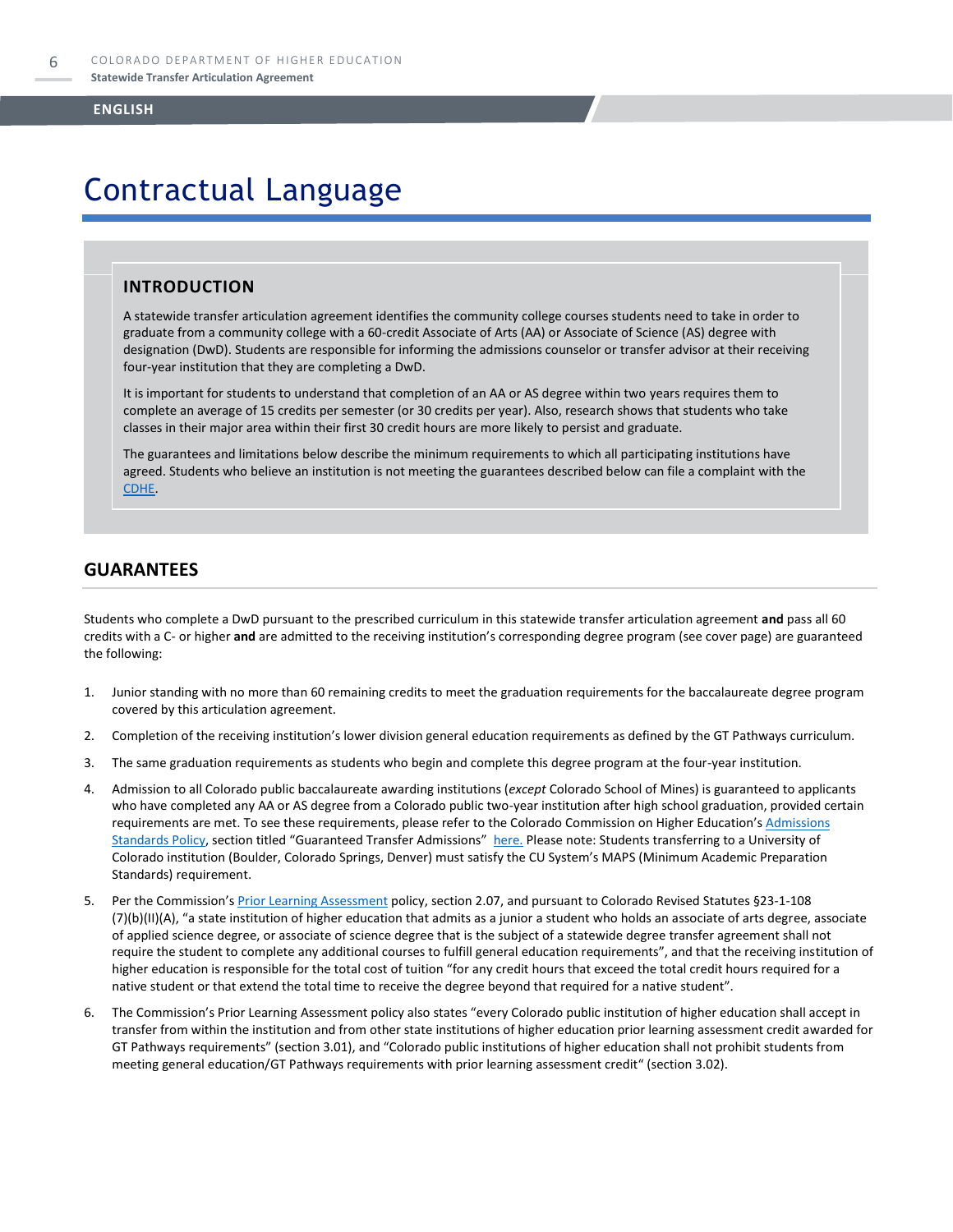#### **LIMITATIONS**

- 1. Students must meet all admission and application requirements at the receiving institution including the submission of all required documentation by stated deadlines. Students are advised to consult with the Office of Admissions at the institution to which they intend to transfer.
- 2. Only courses with grades of C- or higher are guaranteed to transfer.
- 3. Admission to a receiving institution does not guarantee enrollment in a specific degree program. Some programs at receiving institutions have controlled entry due either to space limitations or academic requirements.
- 4. The credit and course transfer guarantees described in this agreement apply to the specific degree programs covered by this agreement (see cover page). If the student changes majors, receiving institutions will evaluate application of the courses designated in this agreement to other degree programs on a course-by-course basis.
- 5. Students are allowed to use credits awarded by exam, such as AP (Advanced Placement) and IB (International Baccalaureate), as long as those exams are listed on the exam table[s here,](https://highered.colorado.gov/get-credit-for-what-you-already-know) or may use challenge exams to fulfill GT Pathways requirements (not necessarily major requirements) and those credits are guaranteed to transfer and apply to GT Pathways requirements at the receiving institution per the Colorado Commission on Higher Education's Policy I, X: Prior Learning Assessment. See the [entire policy](https://highered.colorado.gov/sites/highered/files/2020-03/i-partx.pdf) for more information.
- 6. The receiving institution shall accept all applicable credits earned within ten years of transfer to the receiving institution. Credits earned more than ten years earlier will be evaluated on a course-by-course basis.
- 7. All the courses a student needs to take in the associate degree program covered by this statewide transfer articulation agreement are listed in the prescribed curriculum. Course substitutions are allowed as long as the student and both the sending and receiving institutions agree to the substitution; such agreement should be documented in writing and the student should keep a copy until the baccalaureate degree is conferred. Note that if students substitute a course, then this is no longer a statewide agreement and some of the guarantees are only for the receiving institution that agreed to the substitution. **Any additional courses taken in the discipline covered by this agreement might not count toward the requirements of the major at the receiving institution.** Students can avoid this problem by taking no more courses in the discipline beyond those identified in the prescribed curriculum. STUDENTS SHOULD CONSULT THE PROGRAM ADVISOR AT THE RECEIVING INSTITUTION FOR GUIDANCE. Any advisement from an academic advisor should be obtained IN WRITING.
- 8. Students seeking K-12 teacher licensure may not use this agreement because teacher preparation programs have different requirements for educator licensure.

*Because of the limitations above, students must consult with the Office of Admissions at the institution to which they are transferring.*

#### **Addendum to Agreement**

Students who do not complete an AA/AS degree can use the prescribed curriculum in a statewide transfer articulation agreement as a common advising guide for transfer to all public institutions that offer the designated bachelor's degree program. Please note the following:

- 1. Students are guaranteed application of general education courses completed with a C- or higher in the prescribed curriculum in this agreement up to the established maximum in each GT Pathways content area.
- 2. Except in special cases (e.g., the partial completion of a required sequence of courses or variation in the number of credit hours institutions award for course equivalents), students can expect that courses specified within the prescribed curriculum in this agreement, successfully completed with a C- or higher, will fulfill the relevant course requirements in the designated major.
- 3. Receiving institutions will evaluate all courses other than those specified in this agreement on a course-by-course basis.

Students transferring without a completed AA/AS degree must consult with the Office of Admissions at the institution to which they are transferring to review the issues identified above, and to make sure they meet all admission and application requirements at the receiving institution, including the submission of all required documentation by stated deadlines.

This agreement will be reviewed by disciplinary faculty no less frequently than every five years. *The agreement will remain in force until such time as it is formally modified or terminated.*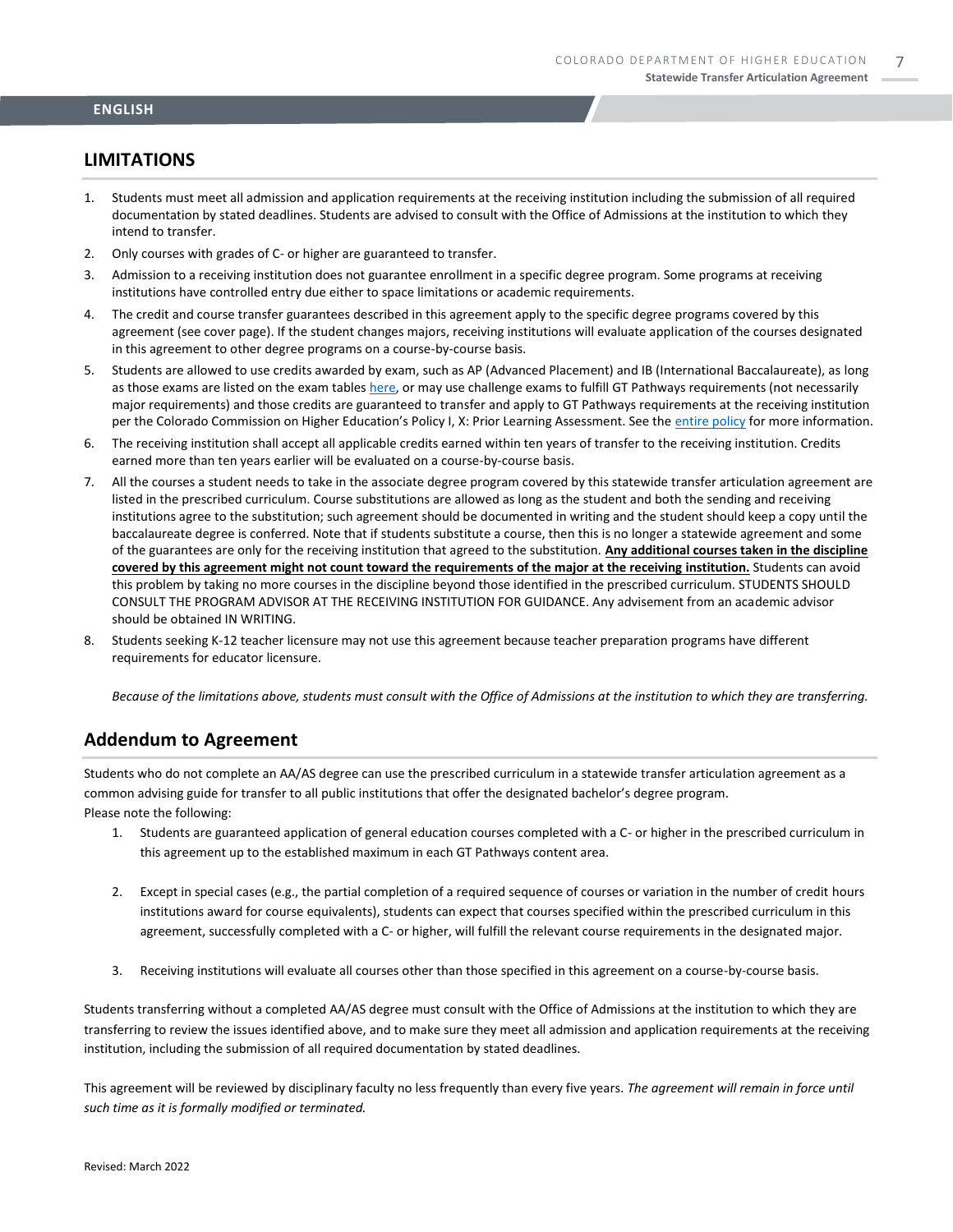#### **Statewide Transfer Articulation Agreement**

#### **ENGLISH**

The Department of Higher Education – in consultation with the General Education Council – may make minor technical changes to this agreement on behalf of participating institutions. The most current version of the agreement can be found on the [CDHE website.](https://highered.colorado.gov/transfer-degrees) Institutions that wish to join or withdraw from this agreement should consult the Division of Academic Affairs at the Colorado Department of Higher Education. Terms and processes are outlined in the Commission's policy on Statewide Transfer and GT Pathways, available at the [CDHE website.](https://highered.colorado.gov/educators/policy-funding/general-education-ge-council/gtpathways/transfer-agreements)

A paper or hard copy of this document may not be the most current version of the agreement—check th[e website](https://highered.colorado.gov/transfer-degrees) of the Colorado Department of Higher Education for the most current version.

*Signatures from institutional/system Chief Academic Officers for all participating institutions, as listed on the cover page, have signed this agreement. Signatures of Chief Academic Officers, who possess or have been delegated authority to enter into this agreement on behalf of their institution or institutions (in some cases by the institutional or system governing board), are on file in the Division of Academic Affairs at the Colorado Department of Higher Education.*